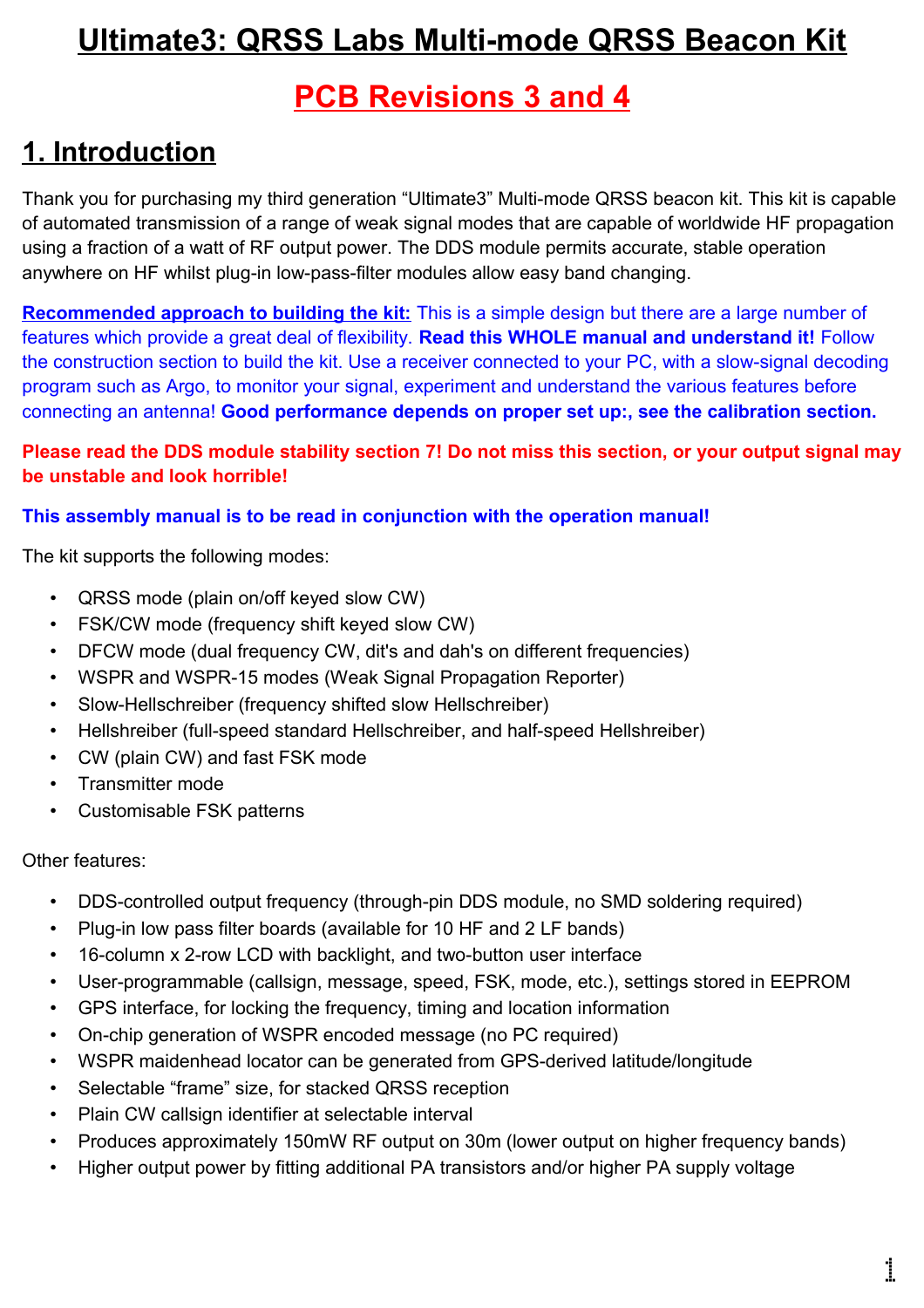The transmitter is designed to be powered with 5V DC, which could come from a mobile phone charger, wall wart, or even four 1.5V batteries connected in series with a suitable low dropout regulator. Do not use more than 6V: this may kill the microcontroller; the LCD may not work properly with more than 5V. Best results will be obtained with a well-regulated and well-smoothed 5V supply.

# **2. Design**



Ultimate-3 Multimode QRSS Kit by Hans Summers G0UPL SEP 2013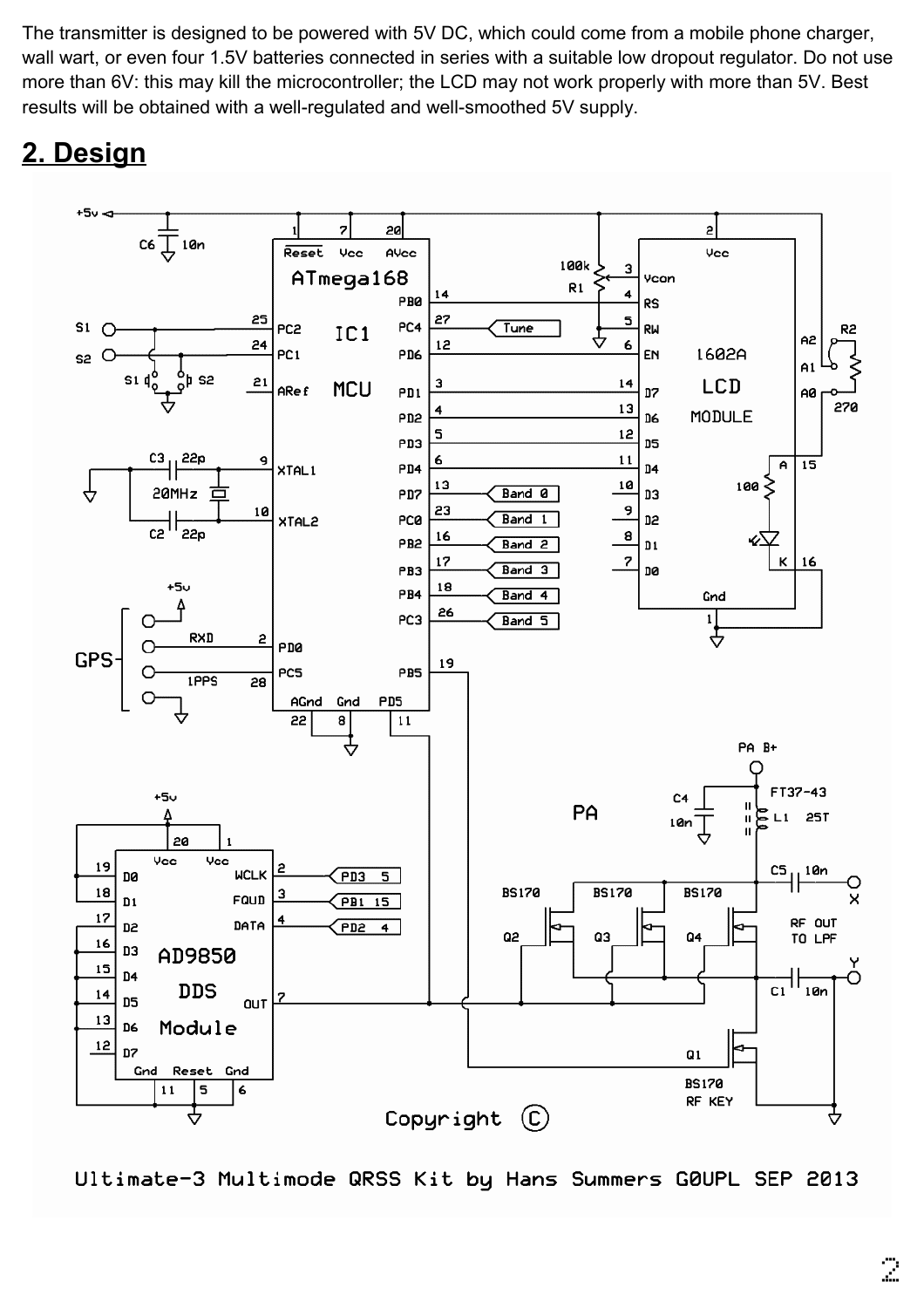The ATmega328 AVR microcontroller (IC1) is pre-programmed with firmware to control the LCD, buttons, and GPS interface. The AD9850 Direct Digital Synthesis (DDS) module includes its own on-board 125MHz crystal reference oscillator, and reconstruction filter components ready-mounted. On/off keying is provided by the BS170 transistor Q1, and power amplification by another BS170 transistor, Q2, producing over over 150mW from a 5V supply on 30m. Finally standard 7-element low pass filter plug-in modules remove harmonics of the transmission frequency.

# **3. Parts List**

### **3.1 Resistors**

| R1             | 100K preset potentiometer, for LCD contrast adjustment                                       |
|----------------|----------------------------------------------------------------------------------------------|
| R <sub>2</sub> | No resistor – space is provided on the PCB only for reducing LCD backlight brightness        |
| R3             | No resistor – space is provided for a 100K resistor, if you want to do AVR firmware upgrades |

R4 No resistor – space is provided for a 220K resistor, for smoother contrast adjustment

### **3.2 Capacitors**

- C2, 3 22pF (ceramic, marking 22, or 220)
- C1, 4, 5, 6 10nF (ceramic, marking 103)
- C7 No capacitor space is provided for future enhancements

### **3.3 Inductors**

L1 25 turns, FT37-43 core (black)

### **3.4 Semiconductors**

- Q1, 2, 3, 4 BS170 (note: only two are provided in the kit. The other two may be added for more power).
- D1 No diode provided for use with relay-switched LPF board kit
- IC1 Pre-programmed ATmega328 microcontroller
- DDS AD9850 DDS module, including 125MHz reference oscillator and reconstruction filter

### **3.5 Miscellaneous**

Two push buttons, S1 and S2 16-column x 2-row LCD (HD44780-compatible) with blue LED backlight Printed circuit board, 80 x 37mm size Wire for winding toroid Socket for IC1 20MHz quartz crystal Two 10-pin female header sockets Two 4-pin female header sockets 16-pin female header socket 16-pin male header plug Four 12mm nylon hex PCB spacers Eight 6mm M3 screws Relay RL0 – not supplied, provided for use with relay-switched LPF board kit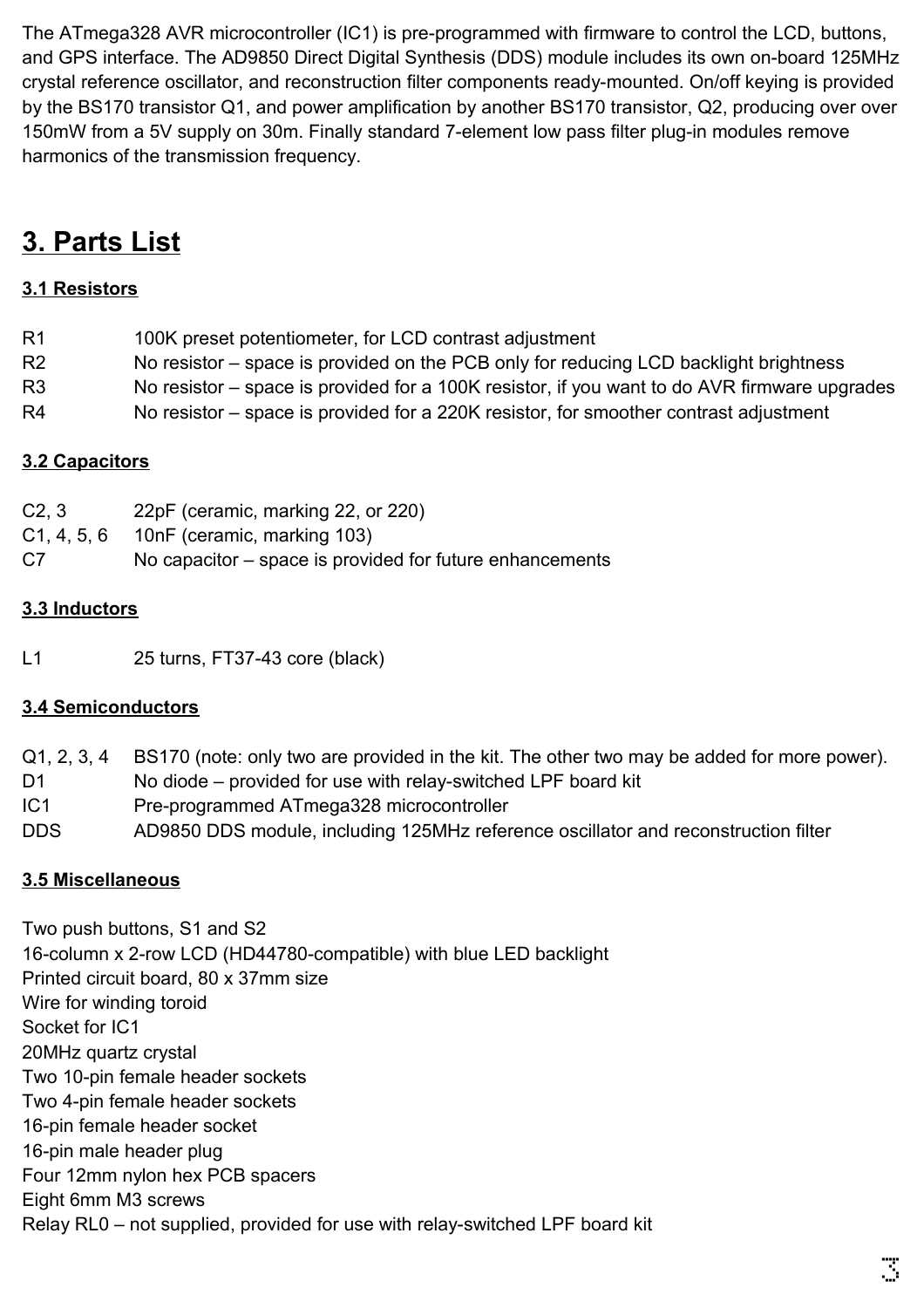# **4. Construction**

#### **4.1 General construction tips**

The kit comes as a main board, with pre-assembled DDS module, and a plug-in low-pass-filter module for the desired band. **Since the low-pass filter module is a separate kit in its own right, please refer to the separate instructions for constructing that kit.**

Parts placement is defined by the printed legend on the PCB, so please observe it carefully, paying particular attention to the correct orientation of the semiconductors.

The PCB is quite small and the parts are close together. You are recommended to use a low wattage iron with a fine tip, and fine solder e.g. 1mm diameter or less. Take care not to overheat the PCB and risk damaging it. A well-lit area and magnifying glass can assist. Be careful not to bridge solder across closelypacked connections. Some of the joints are very close to each other. I recommend checking with a DVM to make sure no solder bridges have been inadvertently created.

Note that components R2 and C7 are not required or supplied in the kit (R2 may be added by the builder if lower LCD backlight brightness is desired). Q3 and Q4 are not supplied, additional BS170 transistors may be installed here to increase the output power (see below). IC1 (the microcontroller) has an IC socket, in case in future you wish to change the microcontroller e.g. for a firmware upgrade for new features, etc., or in case you wish to program it yourself. Sockets are provided for the DDS module and the low-pass-filter module.

#### **4.2 Construction steps**

Please refer to the parts placement diagram below.



Pay special attention to the orientation of the semiconductors. For IC1, the dimple in the PCB silkscreen must be aligned with the dimple at the top of the IC socket and the IC.

The order of construction is not important but a good principle to follow is to install the smaller components first, so that the larger ones do not prevent easy access. One suggested order of construction is described below and I'd recommend following it carefully.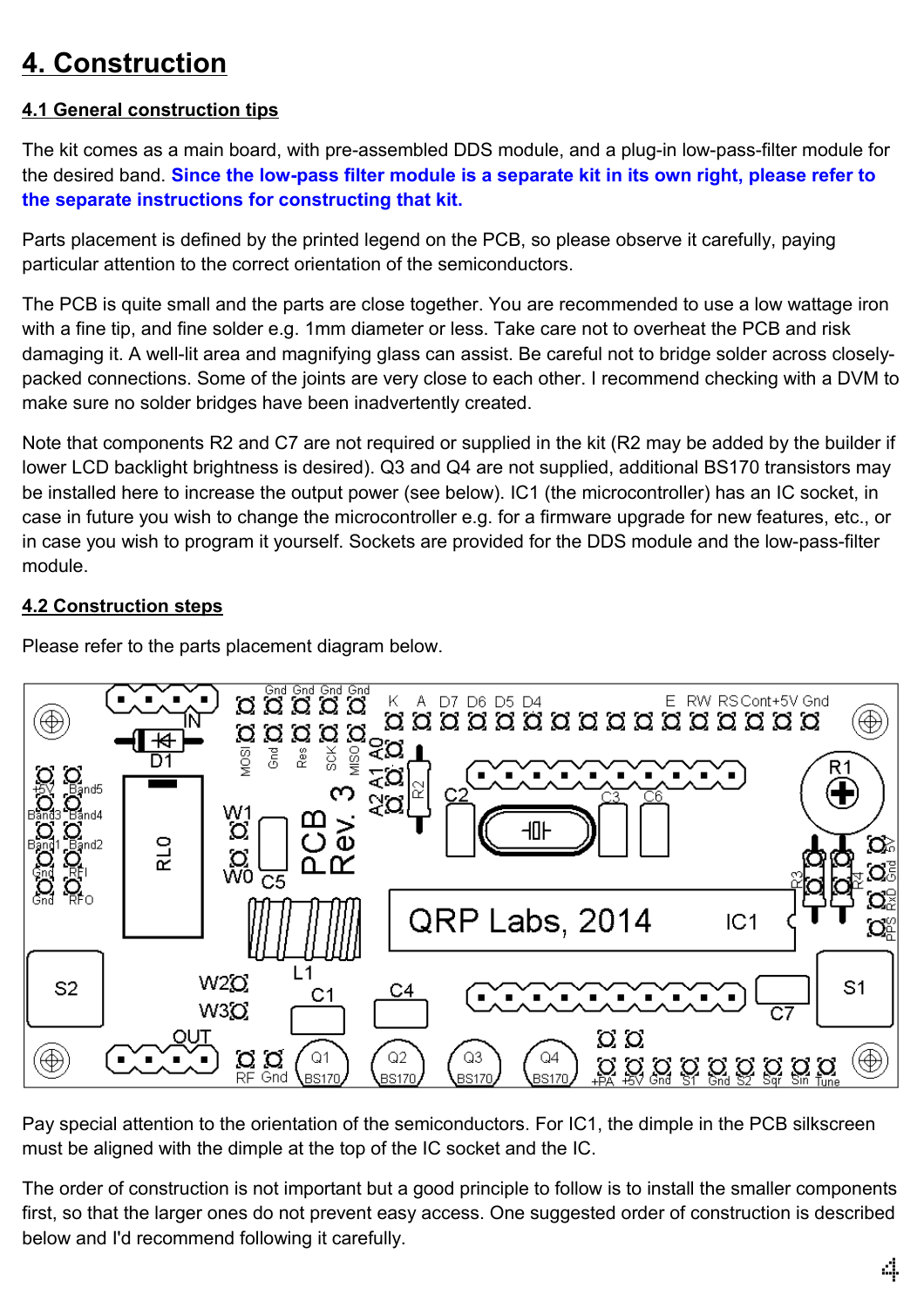### **NOTE: Photos below show PCB revision 1, but they are very similar!**

#### **1) Solder in the socket for IC1.**

To avoid confusion or mistakes later, align the dimple at one end of the socket, with the dimple illustrated on the PCB. The dimple should be at the end nearest the right-hand edge of the PCB.

#### **2) Solder in all capacitors and the quartz crystal (note there is no C7).**

Be careful not to mix up the 22pF and 10nF capacitors. The two 22pF capacitors are the ones on each side of the crystal.

#### **3) Fit and solder switches S1 and S2, if not using off-board switches.**

The switches are in a convenient location to press with your left and right index fingers when holding the module in your hands, with the LCD facing you. However, it is certainly nicer to fit off-board switches as well, on a front panel (see later "hardware options" section).

#### **4) Wind and install the toroid**

The toroid can be mounted horizontally or vertically. I prefer the horizontal method as there is enough space for it, and it keeps the toroid away from the LPF module which is plugged in above. When winding the toroid, remember that each time the wire goes through the centre of the toroid counts as one

000000000







turn. 35cm of wire should be enough for 25 turns. Trim the ends of the wire, scrape the enamel off and tin them with solder. As an alternative to scraping the enamel off, the wire ends may be held in a hot blob of solder on the iron tip for a few seconds, and the enamel will bubble away. Check continuity on the board with a DVM.

#### **5) Solder the sockets for the DDS module and the low-pass-filter board.**

Some care needs to be taken with the alignment, to ensure that there is a good fit when the plug-in boards are added. One method is to build the LPF kit board first, and

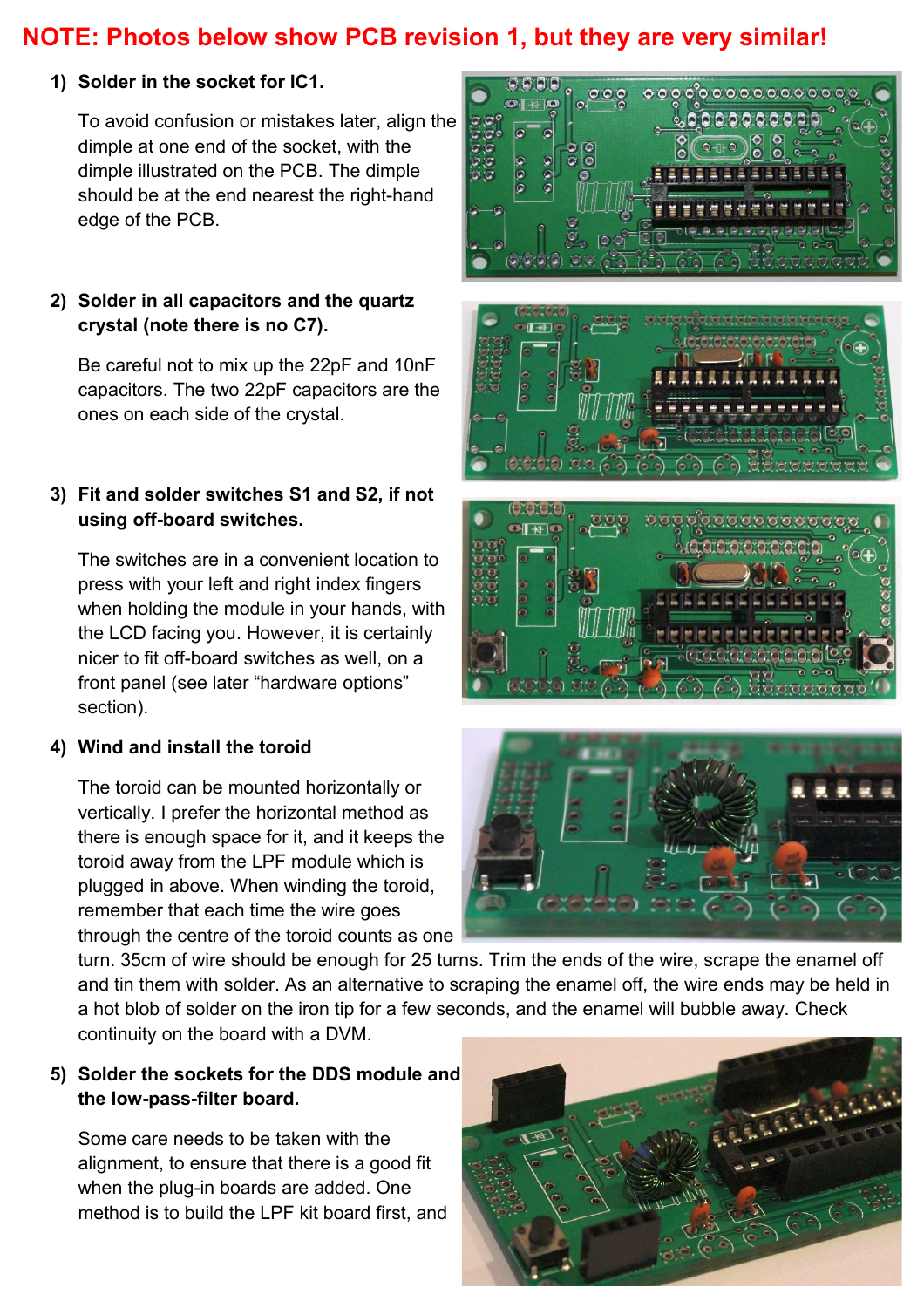use the DDS and LPF boards plugged into the sockets, then solder the pins, to ensure correct alignment.

#### **6) Fit and solder R1, the preset potentiometer that sets the LCD contrast.**

It is a slightly tight fit but apply pressure carefully and evenly, and the pins of the potentiometer will fit into the PCB perfectly.

Adjust this potentiometer to the fully clockwise position initially.

#### **7) Solder wire jumpers as shown in the diagram below (red wires circled in yellow), depending on your requirements.**

These can be made from offcuts from the other components e.g. capacitor leads. When installing these wire jumpers, I find it convenient to install them as a small semicircular arch, perhaps 5mm high off the board, as pictured. This is so that later, if they need





to be removed (for different hardware options configuration), a convenient alternative is to just cut them using wire cutters. **PCB Rev 3/4: please follow diagram below, not photo!**

The W0-W1 and W2-W3 jumpers hard-wire the LPF into the circuit. Note that when a relay is fitted at RL0, you do NOT connect these two jumper wires. The relay is part of another kit, the relayswitched LPF board, that expands the capability of the U3 kit to sequence through up to 6 different bands.

If R2 is installed, in order to reduce LCD brightness, then connect A1-A2 instead of A0-A1 (see "hardware options" section below).

You may also install a jumper at the +PA and +5V connections at the bottom of the picture below, in order to power the power amplifier (PA) with the 5V supply. You should leave out this jumper if you intend to run the PA at a higher voltage. See more details in the "Hardware options" section below.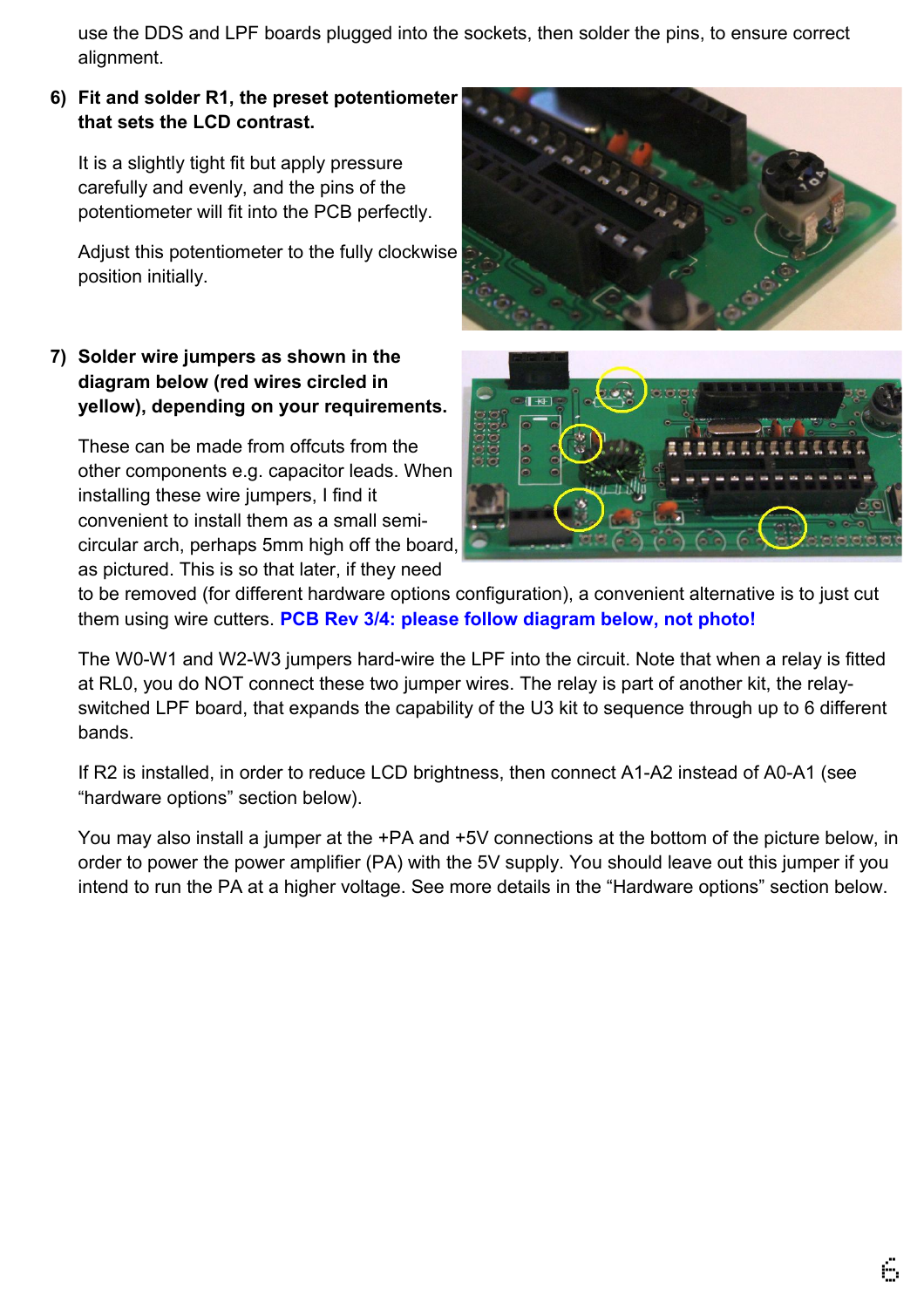

Also pay attention to the jumpers at R3 and R4 on the right-hand side of the diagram. R3 is an optional resistor, to be fitted to enable in-circuit-programming for those wishing to update their own firmware and having the necessary equipment.

#### **If you do not fit a 100K resistor for R3, then you must fit a wire jumper here as shown.**

Resistor R4 is an optional resistor, which is in series with the top of the contrast adjustment potentiometer R1 and +5V. Typically the contrast voltage required is less than 1V and the adjustment is rather sensitive. If you wish, you can fit a 220K resistor in this position, which will make the contrast potentiometer less sensitive to adjust.

#### **If you do not fit a 200K resistor for R4, then you must fit a wire jumper here as shown.**

#### 8) **Solder in transistors Q1 and Q2.**

If you have purchased additional transistors for Q3 and Q4 to increase the power output, then Install these now too.

The transistors are located at the edge of the PCB with their flat side outwards. This is to



allow easy attachment of a heatsink if desired (for higher voltage and hence higher power operation).

#### 9) **Install two 16-way connectors on the main PCB and LCD.**

Either way is fine, but my recommendation for installing the LCD connectors, is to use the female (socket) connector on the PCB side and the male (plug) on the LCD. **Be sure to solder the socket to the reverse of the main U3 PCB!! Not the top side!** If you bolt together the LCD module and the PCB, with the 16-way connectors in place but not

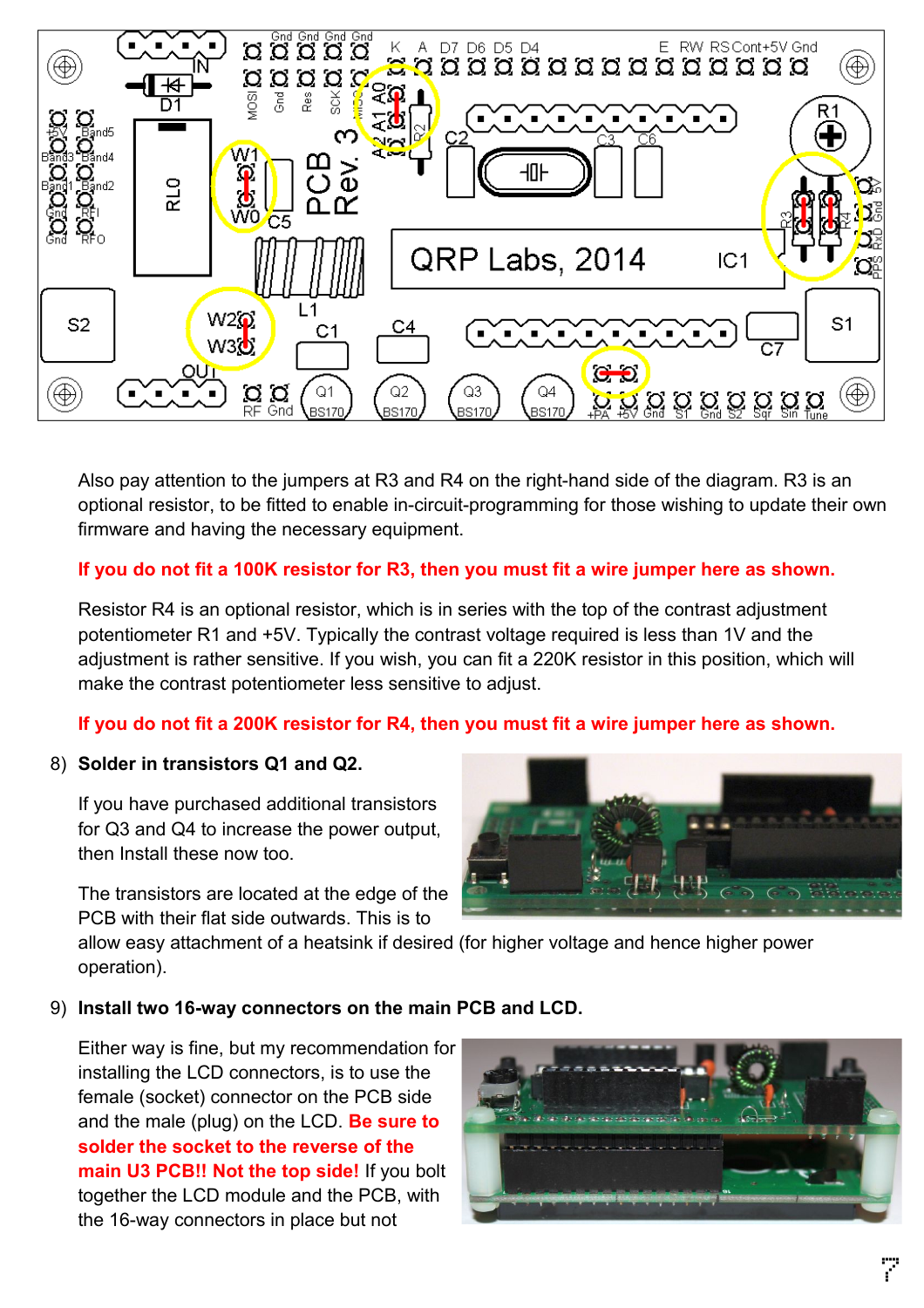soldered, then you will be able to ensure perfect alignment. Use the eight 6mm M3 screws, and four 12mm nylon hex spacers, to bolt the PCB to the LCD.

The combined 16-way plug and socket when mated together, have a height of a little under 12mm. Therefore it is necessary to have a gap somewhere.



My suggested method is illustrated to the right LCD module PCB here. I suggest closely mating the plug and

socket. Leave the gap between the male header (plug) and the U3 PCB. I have found this method to work successfully.

#### **4.3 Module assembly**

First the microcontroller IC1 should be inserted in its socket. Be sure to align the microcontroller chip correctly, the dimple on the chip must be at the same end as the dimple on the socket, and the dimple on the silkscreen legend on the PCB.



Next, plug together the three modules as shown in the following photographs.

Ensure that the DDS module is inserted the correct way round. The Low Pass Filter kit module should be plugged in with the "Out" legend aligned next to the RF Output connector of the main PCB (see photo).

**Important! Upon power-up, you will need to adjust the contrast potentiometer R1 to view the LCD properly. Turn it fully clockwise to start with (before applying power). Then turn it gradually anticlockwise until the displayed text looks correct.**

#### **4.4 Notes concerning the DDS module**

a) You will notice that the DDS module has a square, blue plastic adjustment preset potentiometer. This adjusts the threshold for the DDS chip comparator that turns its 1V p-p sine wave into a square wave to drive the microcontroller. Adjusting it will change the duty cycle of the DDS square wave. You should not need to adjust this potentiometer, as I have already adjusted it individually, when I tested every DDS module before putting it in a kit. However, some builders have noted that the potentiometer needs to be adjusted slightly for best output waveform on 10m (28MHz). The adjustments needed are extremely slight, the potentiometer setting is very sensitive.

b) The module uses the AD9850 DDS chip. The module is officially rated for output from DC to 40MHz. You may want to test it at higher frequencies than that. In theory the chip could output up to 62.5MHz (half the 125MHz reference clock frequency), but the output amplitude and spectral purity will deteriorate.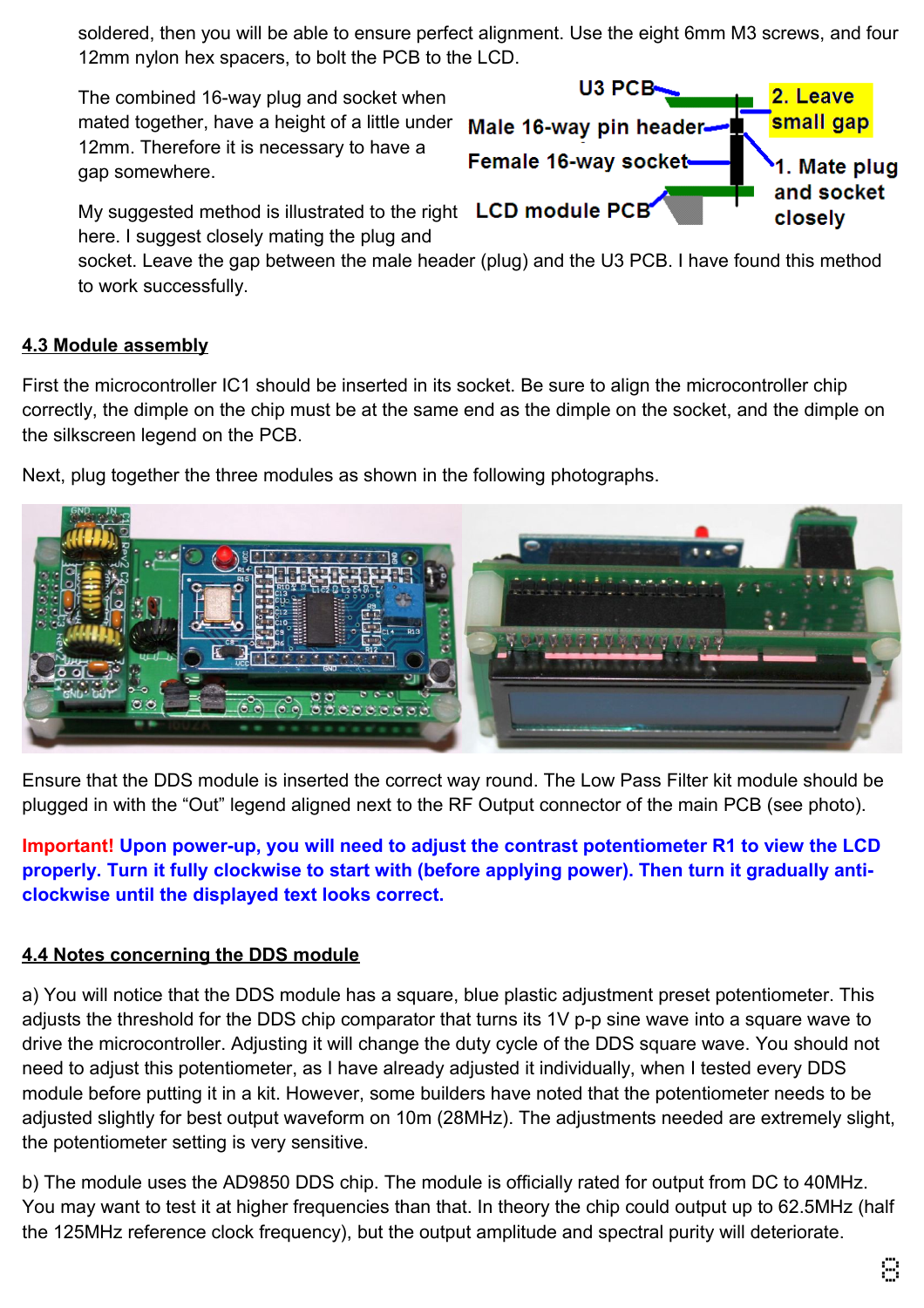c) It is normal for the 125MHz reference oscillator (metal can on the right) to get hot in operation.

# **5. Hardware Options**

### **5.1 Explanation of connections**

The table to the right details the purpose of the connection points around the right-hand and edges of the PCB. The pin-0.1-inches and a suitable of could be used if desired. The further described in the foll sections.

| bottom       | Sin            | Options        | RF output from DDS, 1V p-p sinewave           |
|--------------|----------------|----------------|-----------------------------------------------|
|              | <b>Out</b>     | Options        | RF output from DDS, 5V p-p squarewave         |
| -spacing is  | S <sub>2</sub> | <b>Buttons</b> | Optional external button S2, switch to Gnd    |
| connector    | Gnd            | <b>Buttons</b> | Ground for optional external buttons          |
| hese are     | lS1            | <b>Buttons</b> | Optional external button S1, switch to Gnd    |
| lowing       | lGnd           | Power          | Ground connection to Power supply             |
|              | $+5V$          | Power          | +5V power supply                              |
|              | +PA            | Power          | PA power supply $-$ may be connected to $+5V$ |
| าnections at | Gnd            | <b>RF</b>      | <b>Ground for RF output</b>                   |
| $fitino$ the | IRF            | RF             | <b>RF</b> output                              |

**Label Group Description**

5V GPS +5V supply to GPS module

Gnd GPS Ground connection to GPS module RxD GPS Serial data input from GPS module

Pps GPS 1 pulse per second input from GPS module Tune Future No connection – for future enhancements

Note that the cluster of connections at the connections and connect that the connections are  $\alpha$ the left board edge are for fitting the

connector to the relay-switched LPF board kit. They can be ignored for now.

Connections A0, A1 and A2 allow options concerning the LCD backlight, as described below. For basic operation, simply connect A0 and A1.

#### **5.2 Connection for basic operation**

For the most basic operation of this kit as QRSS transmitter using 5V supply, it needs only a power supply and RF output connection.

To allow use of a higher voltage supply for the PA, the PA voltage is not connected to +5V on the PCB. So to run the transmitter using the 5V supply, be sure to connect a wire between the +5V and PA pins, as shown by the short red vertical line in the diagram (right).



#### **5.3 Alternative button mounting option**

If you wish you may use an external pair of buttons to control the kit. The button input signals are available at the edge of the board, labelled S1 (left button) and S2 (right button). The buttons should be of the push-to-make variety. The left button should be connected between the S1 signal and ground; similarly the right button should be connected between the S2 signal and ground.

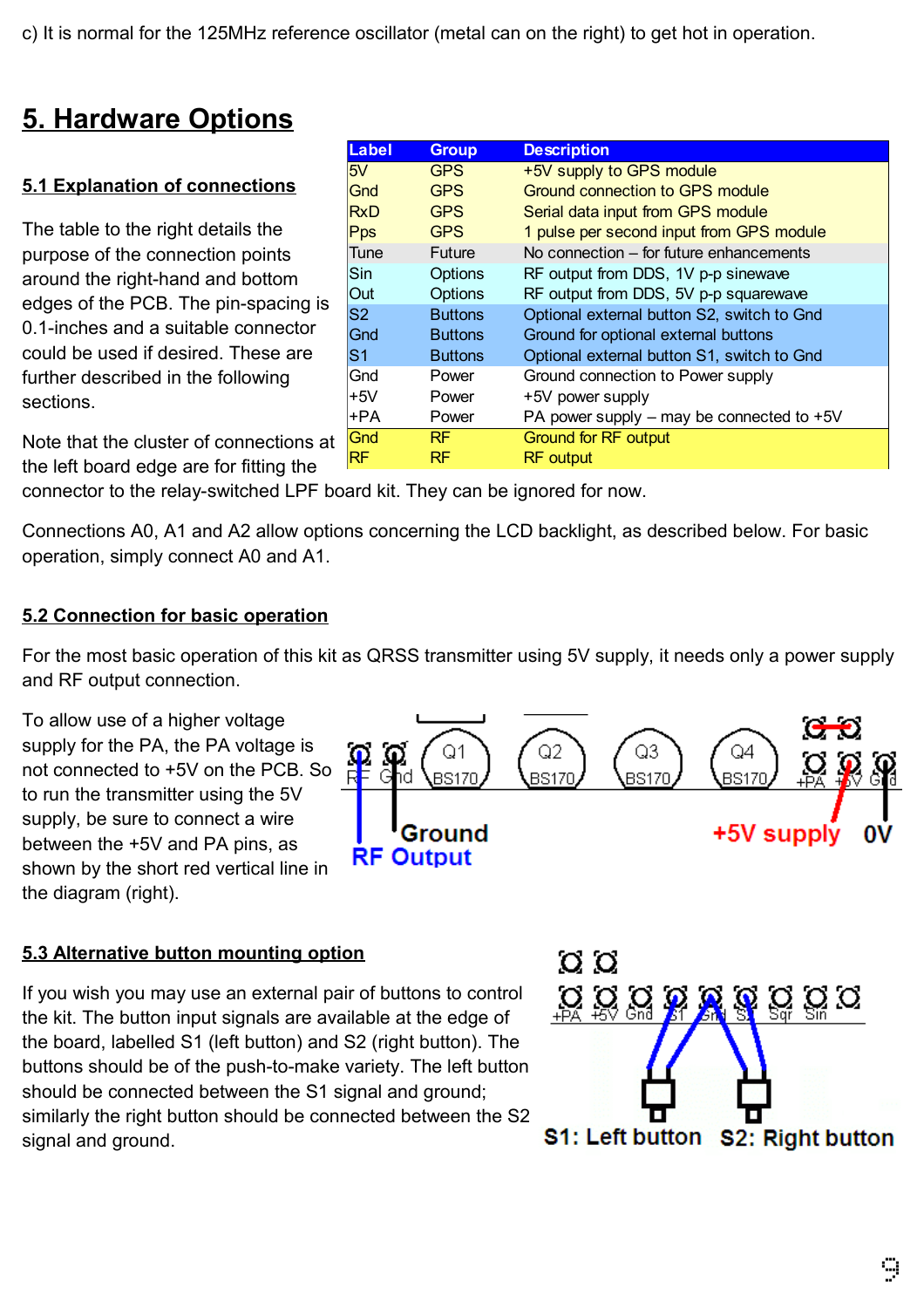#### **5.4 Optional connection of GPS module**

A GPS module may be connected to the kit, to provide frequency stability, accurate time, and latitude and longitude which can be converted to Maidenhead locator format for encoding in the WSPR message transmission.

Check that your module is powered from 5V. Many modules specify a 3.3V supply – in this case you will need to provide an external 3.3V voltage regulator. Where a 3.3V GPS module is used, the serial data and 1 pulse-per-second (pps) inputs are not a problem for the 5V microcontroller on the kit PCB – no voltage level conversion is required.

In cases where the location information is not required (modes other than WSPR) or you wish to enter it manually, the serial data input can be left unconnected. The 1 pps input is enough for the frequency lock function. Note that the

frequency locking function can only operate if you have selected a wait period between message transmission (i.e. a non-zero "Frame" parameter).

See operation instructions for details on how to configure the GPS interface.

### **5.5 Higher power output**

The kit provides around 150mW of output power using a 5V supply and a single BS170 transistor (depending on the band). The transistor gets slightly warm to the touch. If higher output powers are desired, this can be achieved by using a higher supply voltage for the Power Amplifier (PA). The microcontroller must still be run at a voltage not exceeding its 5.5V rating (5V is recommended). To facilitate running the PA at higher voltages to provide more power, the PA supply connection is a separate pin.

At higher supply voltages and power outputs, the heat dissipation in the BS170 will increase and its temperature will be higher. Provision is made on the PCB for two more transistors in parallel with the first. This will slightly increase the power output even at 5V supply, but more importantly at higher voltages it should share the heat dissipation between the devices.

It may be necessary to fix a heat sink to the transistors if the temperature rise is excessive. The transistors are sited near the edge to the board to facilitate this. Experiment is needed in this area, with PA voltages up to perhaps 12V.

### **5.6 Audio frequency output**

The kit can be used to generate audio tones for feeding to an SSB transceiver etc. In this case you can simply set the output frequency to the desired audio frequency, and feed the "RF" output to the microphone input. It is very important to note that this output is a just a 5V peak-to-peak square wave – to connect it to a microphone input (for example) you will need to reduce the signal amplitude considerably. In testing, I used a potential divider made of an 18K resistor and a 10-ohm resistor to ground. The mic input was connected across the 10-ohm resistor and provided a suitable signal amplitude.



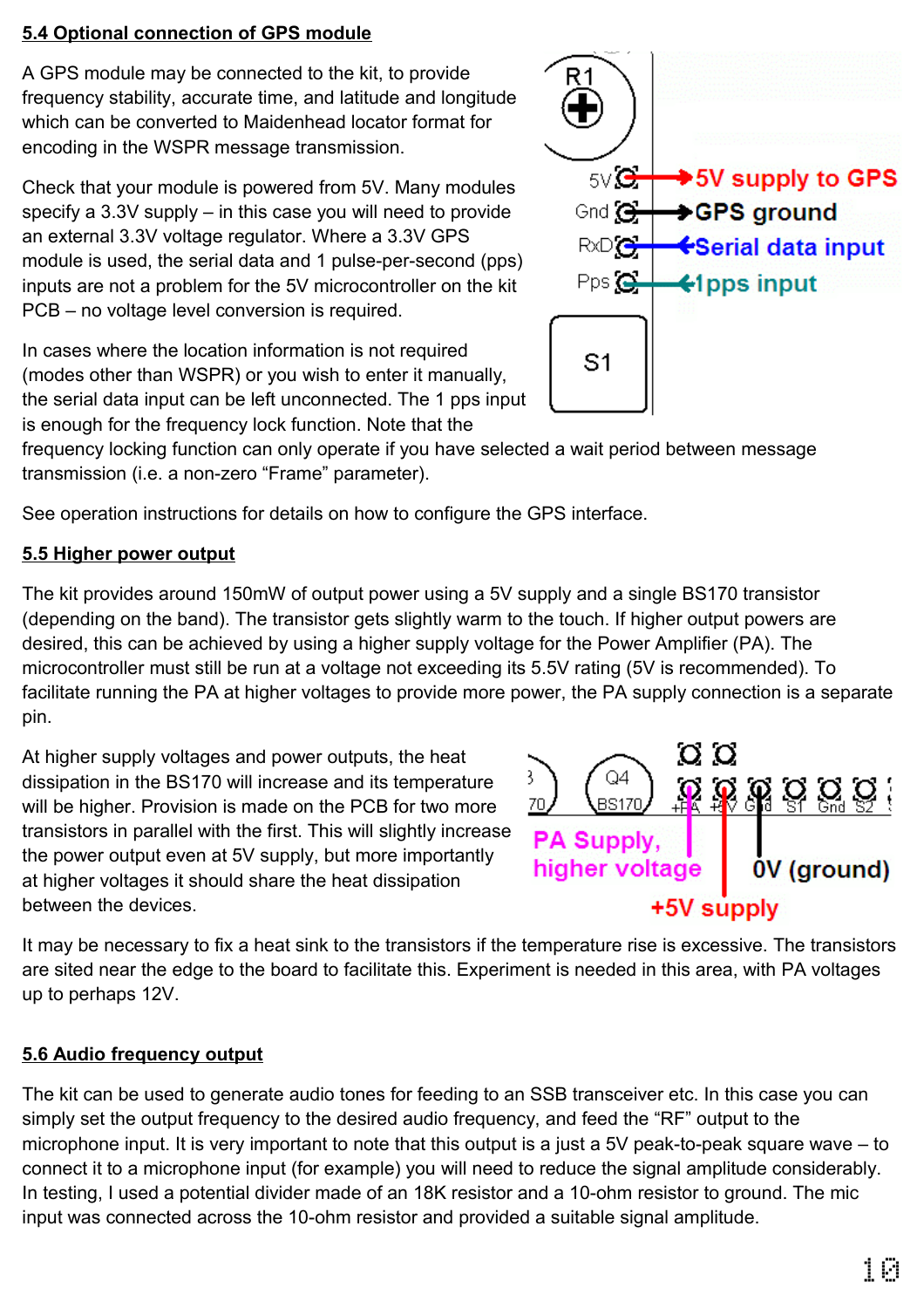Another possible way to use the AF output is to rectify it (diode + capacitor) and use that as a plain on/off keying signal to a CW transmitter. This would be suitable for CW and Hellschreiber modes, but not modes where a frequency shift encoding is involved.

### **5.7 LCD backlight options**



**a) Full brightness:** For basic operation connect A0 to A1 using a wire jumper (made from a capacitor lead offcut, for example). The blue LED backlight of the LCD module will be at full brightness. This is shown as the Red line (left). In this case, do not fit any resistor at the R2 position.

**b) Reduced brightness:** You may find the LED backlight of the LCD module too bright for your liking, or if you wish to operate from battery power, perhaps you consider that it consumes too much current. In that case, fit a wire jumper between A1 and A2, and use a suitable valued resistor at the R2 position: experiment, e.g. starting at 100-ohms. 180-ohms has been reported to work well.

**c) Switched backlight:** If you do not wish the LCD module's LED backlight to be on all the time, then instead of the wire jumper, you could connect wires to an on/off switch. This could be useful for batterypowered operation, to reduce current consumption. For example, you could switch the display on to set up the kit, then leave it off during operation.

#### **5.8 DDS outputs**

The connection points labelled Sqr and Sin provide direct connection to the DDS module's squarewave and sinewave outputs. The squarewave connection is the output pin of the DDS module's comparator and is a 5V squarewave. The sinewave connection is the analogue frequency output of the DDS module and has a 1V p-p amplitude. In both cases, you should refer to the AD9850 datasheet and ensure that you understand the specification, and do not draw excessive loads from these connections.

### **5.9 In-circuit programming of AVR**

If you own an AVR programmer, you can make connections to the U3 to allow updating the firmware without removing the AVR chip.

In this case, you should fit a 100K resistor as R3, not a jumper link. This is shown circled in RED on the right side of the below diagram. The other connections required to your programmer, are MISO, MOSI, SCK and Res (reset), these are indicated in the RED square on the diagram. The connection layout is designed to fit a 2 x 5-pin header, to match common AVR programmer cables. Before use, you should check that the connections match your programmer, because there are several standards in use. This board is designed to be as flexible as possible. In some programmers the Gnd connection between MOSI and Res is "NC" (no connection). These are also suitable for connecting to the U3.

Notes:

- 1) Power needs to be applied to the U3 during programming! When you start programming, whatever the U3 is doing at that moment will be interrupted.
- 2) Some constructors have reported that if the relay-switched LPF board is fitted, the relays chatter because the programming lines are shared with relays 3 and 4, and programming errors. If this happens with YOUR programmer, you need to either remove the relay board during programming, or cut the wires to relays 3 and 4 and put a DPST switch in, to disconnect them when required.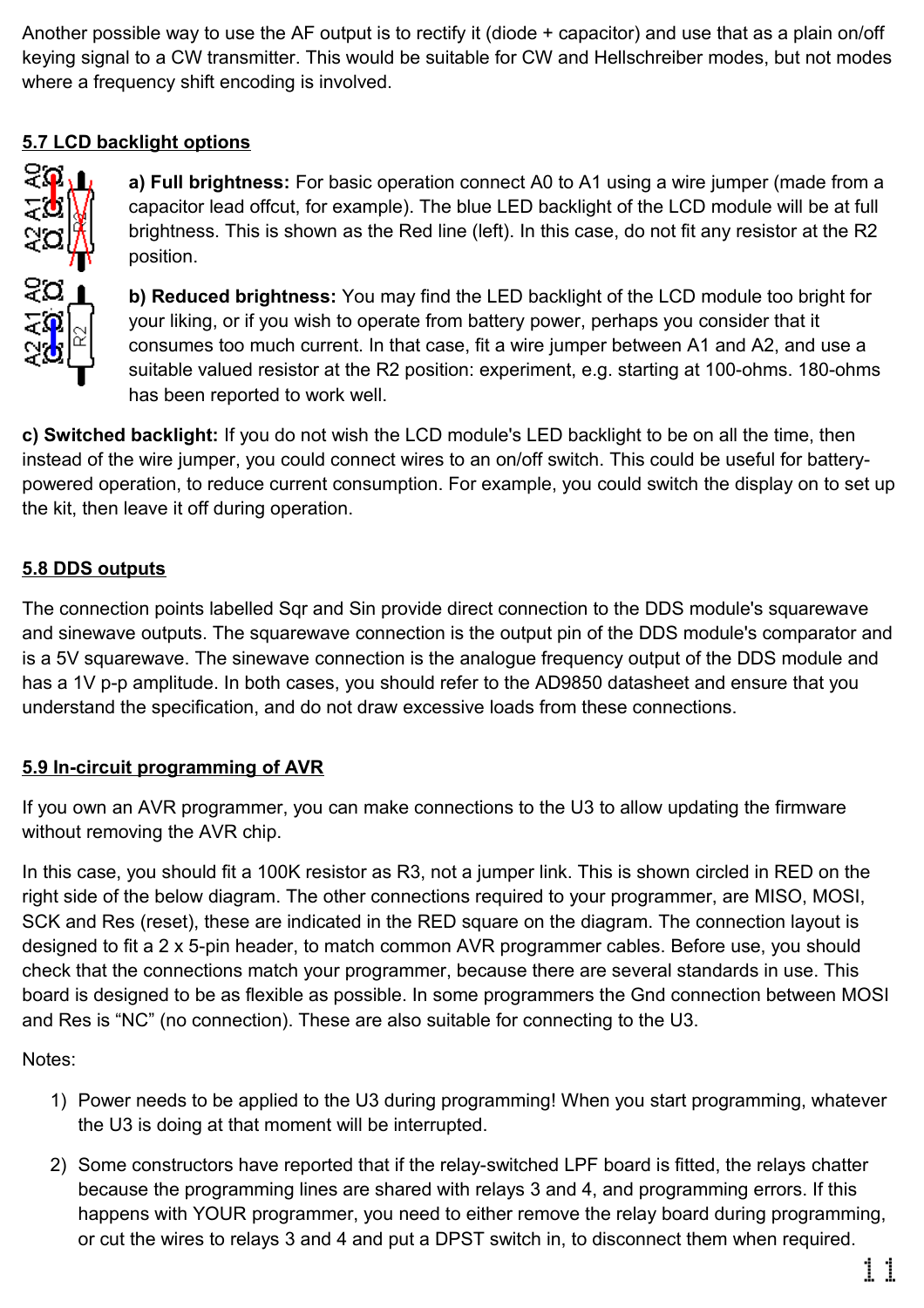

#### **5.10 Higher sensitivity contrast potentiometer adjustment**

The contrast voltage required by the LCD is typically under one volt, but the potentiometer R1 is connected between +5V and Gnd. Therefore most of the available travel of the potentiometer adjustment is redundant, and the contrast adjustment is rather sensitive. If you wish to improve this, you may fit a 220K resistor at R4 instead of the wire jumper.

## **6. Calibration**

This section is REALLY IMPORTANT! It is very important to realise that by far the hardest part of any successful QRSS beacon operation, is tuning the oscillator to the correct frequency. For example, most 30m QRSS stations monitor a narrow 100Hz-wide band from 10,140,000 to 10,140,100. If you are much outside this, the chances are that nobody will see your signal. It is therefore essential either to adjust your output frequency using an accurately calibrated frequency counter, or an accurately calibrated receiver.

If you are going to use a GPS receiver module to provide a 1pps signal to the kit, no calibration is required: the kit will self-calibrate from the 1pps signal.

In the case that you will not be using a GPS signal, you need to calibrate the kit by entering the correct value of the 125MHz reference oscillator frequency into the "Ref. Frq." configuration setting.

It is possible that you have an accurate means to measure the 125MHz reference oscillator frequency itself by probing the correct point on the DDS module. However most kit builders will not have the necessary equipment, and such a measurement at VHF is not easy to make without itself risking disturbing the frequency.

The easiest method is to set the output frequency to something convenient such as 12.500000 MHz, and measure it. Measurement can either be by using an accurately calibrated frequency counter, or by setting up an accurately calibrated receiver with Argo and monitoring the output signal frequency that way.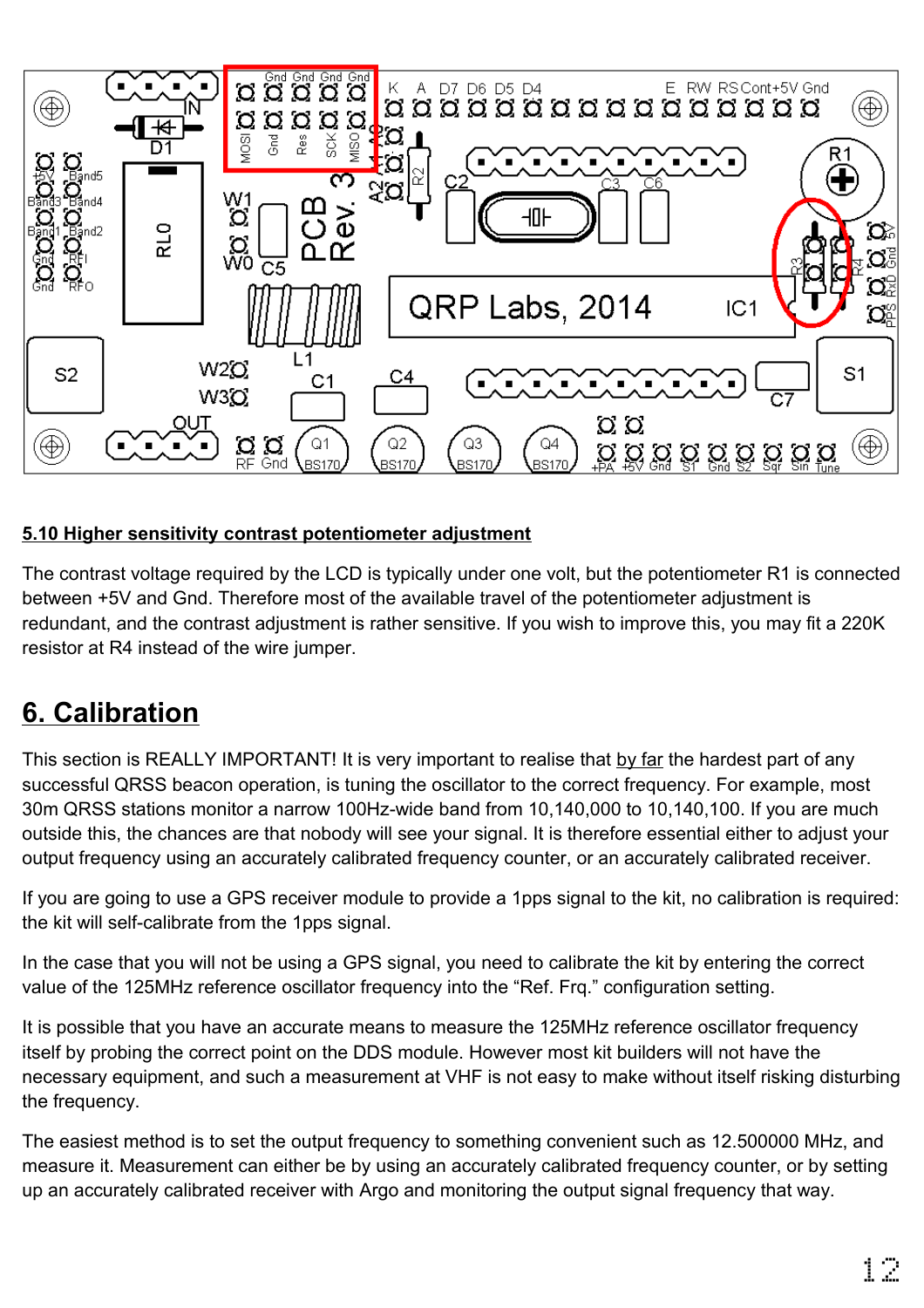Once you have measured the actual output frequency, you can calculate the required correction to the 125MHz reference frequency and enter it in the "Ref. Frq." configuration setting. For example, suppose you set the output frequency to 12.500000 MHz but you actually measure 12.500075. Your output frequency is 75 Hz too high. Since your output frequency setting is 10 times less than the 125MHz reference oscillator frequency, this means that the actual reference oscillator value is 750Hz too high. So enter 125,000,750 in the "Ref. Frq." setting.

# **7. DDS Module Stability**

Here's an extremely important tip regarding the stability of the DDS module. If you just wire everything up and go on air, you would surely be ashamed to see how horrible your signal will probably look:



Obviously the DDS module was designed for something else, not just our QRSS passion, and the stability at Hz-level wasn't important. My own theory is that there are temperature sensitive components within the 125MHz crystal reference oscillator, which take time to all reach the same temperature. When they do, the temperature coefficients largely cancel each other out. But in the short term, while the different components are experiencing slightly different temperatures, the frequency can shift considerably. I believe that even small air currents over the oscillator case are enough to alter the local temperature and cause frequency instability.

I have found that in practice there are two easy ways to solve this problem. Preventing the instability is very important before putting the transmitter on air.

- 1) If you put the kit into an enclosure, such that you've removed any air currents around the crystal oscillator, the frequency instability disappears.
- 2) Attaching (e.g. with glue) a small heatsink to the crystal oscillator can also cures the frequency instability. I found that almost any heatsink will do. Even take the smallest, most pathetic coin in your country and place it on top of the crystal oscillator, and the frequency instability is cured. In fact even non-metal will do it – a piece of plastic, for example – which also adds weight to the air current theory, since anything you put on top of the crystal oscillator stops air currents altering the temperature so easily.

Arguably a heatsink may be a good idea in any case, to slow down temperature changes of the crystal oscillator anyway. Either way: just don't leave the crystal oscillator in the open air.

> 950 940 930

Below see the result of placing a coin on the crystal oscillator.